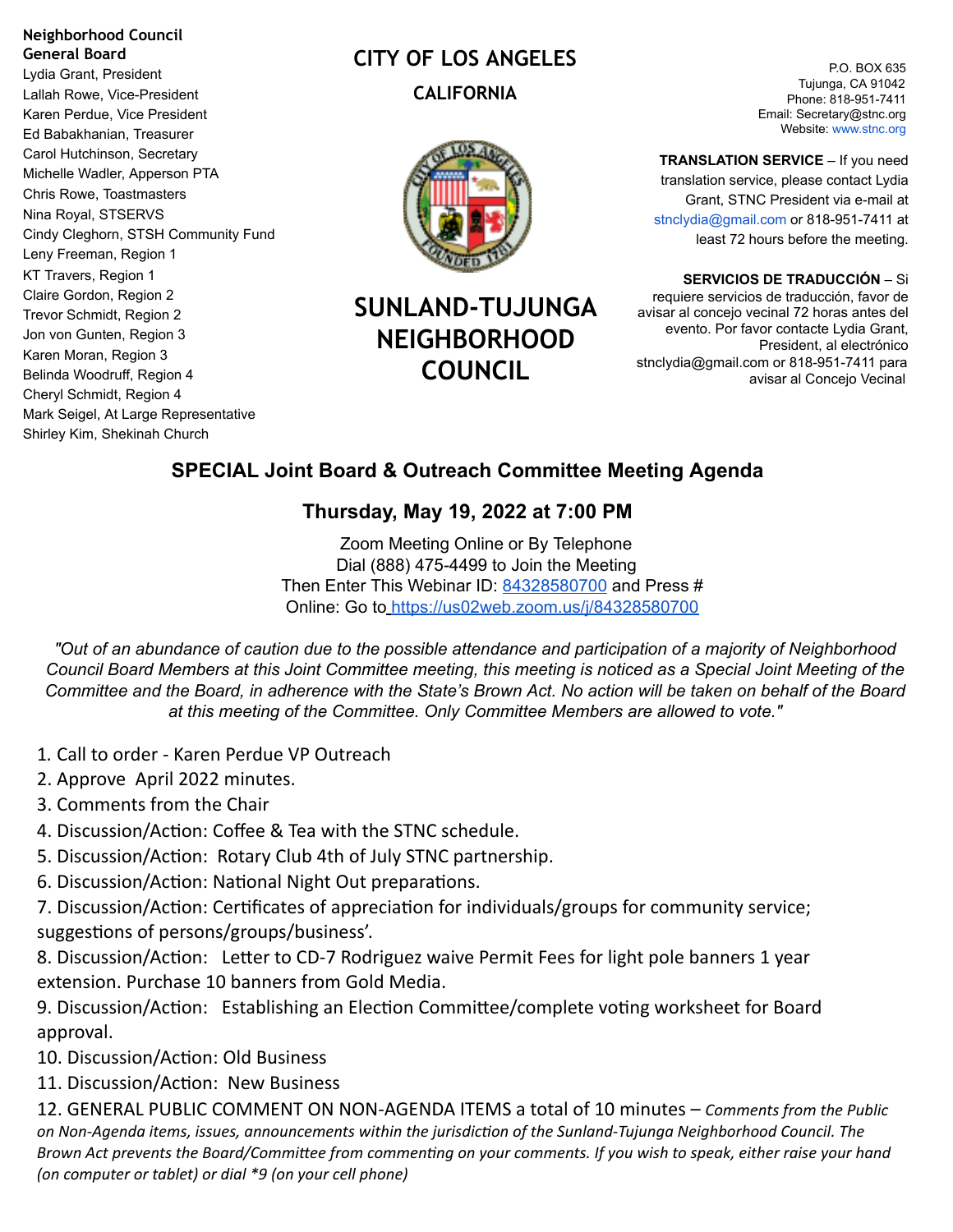- 13. Announcements: Next Outreach Committee meeting: June 17, 2022
- 14. Committee Closing Comments, Acknowledgements

15. Adjourn.

Every person wishing to address the Board must dial 1 (888) 475-4499 and enter 84328580700, and then press # to join the meeting. The meeting can also be joined from the Zoom join meeting screen using Webinar ID 84328580700. Instructions on how to sign up for public comment will be given to listeners at the start of the meeting.

*The Neighborhood Council system enables meaningful civic parcipaon for all Angelenos and serves as a voice for improving government responsiveness to local communies and their needs. We are an advisory body to the City of Los Angeles, comprised of stakeholder volunteers who are devoted to the mission of improving our communies.*

*Unless otherwise specified, all items on the meeng agenda are for Discussion and Possible Acon and* may be taken out of order at the discretion of the Committee Chair. This is an online virtual meeting, *please* understand that there may be some connection delays from time to time.

Si requiere servicios de traducción, favor de avisar al Concejo Vecinal 3 días de trabajo (72 horas) antes del evento. Por favor contacte Carol Hutchinson, Secretaria, por correo electrónico Secretary@STNC.org para avisar al Concejo Vecinal.

IN CONFORMITY WITH THE SEPTEMBER 16, 2021 ENACTMENT OF CALIFORNIA ASSEMBLY BILL 361 (RIVAS) AND DUE TO CONCERNS OVER COVID-19, THE BOARD OF SUNLAND-TUJUNGA NEIGHBORHOOD COUNCIL MEETING (STNC) WILL BE CONDUCTED ENTIRELY WITH A CALL-IN OPTION OR INTERNET SERVICE OPTION.

**PUBLIC INPUT AT NEIGHBORHOOD COUNCIL MEETINGS** The public is requested dial \*9 or use the Raise Hand option when prompted by the presiding officer, to address the Board on any agenda item before the Board takes an action on an item. Comments from the public on agenda items will be heard only when the respective item is being considered. Comments from the public on other matters not appearing on the agenda that are within the Board's jurisdiction will be heard during the General Public Comment period. Please note that under the Brown Act, the Board is prevented from acting on a matter that you bring to its attention during the General Public Comment period; however, the issue raised by a member of the public may become the subject of a future Board meeting. Public comment is limited to (2) Two minutes per speaker, unless adjusted by the presiding officer of the Board.

Any messaging or virtual background is in the control of the individual board member in their personal capacity and does not reflect any formal position of the Neighborhood Council or the City of Los Angeles.

AB 361 Updates: Public comment cannot be required to be submitted in advance of the meeting, only real-time public comment is required. If there are any broadcasting interruptions that prevent the public from observing or hearing the meeting, the meeting must be recessed or adjourned. If members of the public are unable to provide public comment or be heard due to issues within the Sunland-Tujunga Neighborhood Council's control, the meeting must be recessed or adjourned.

**THE AMERICAN WITH DISABILITIES ACT:** As a covered entity under Title II of the Americans with Disabilities Act, the City of Los Angeles does not discriminate on the basis of disability and, upon request, will provide reasonable accommodation to ensure equal access to its programs,